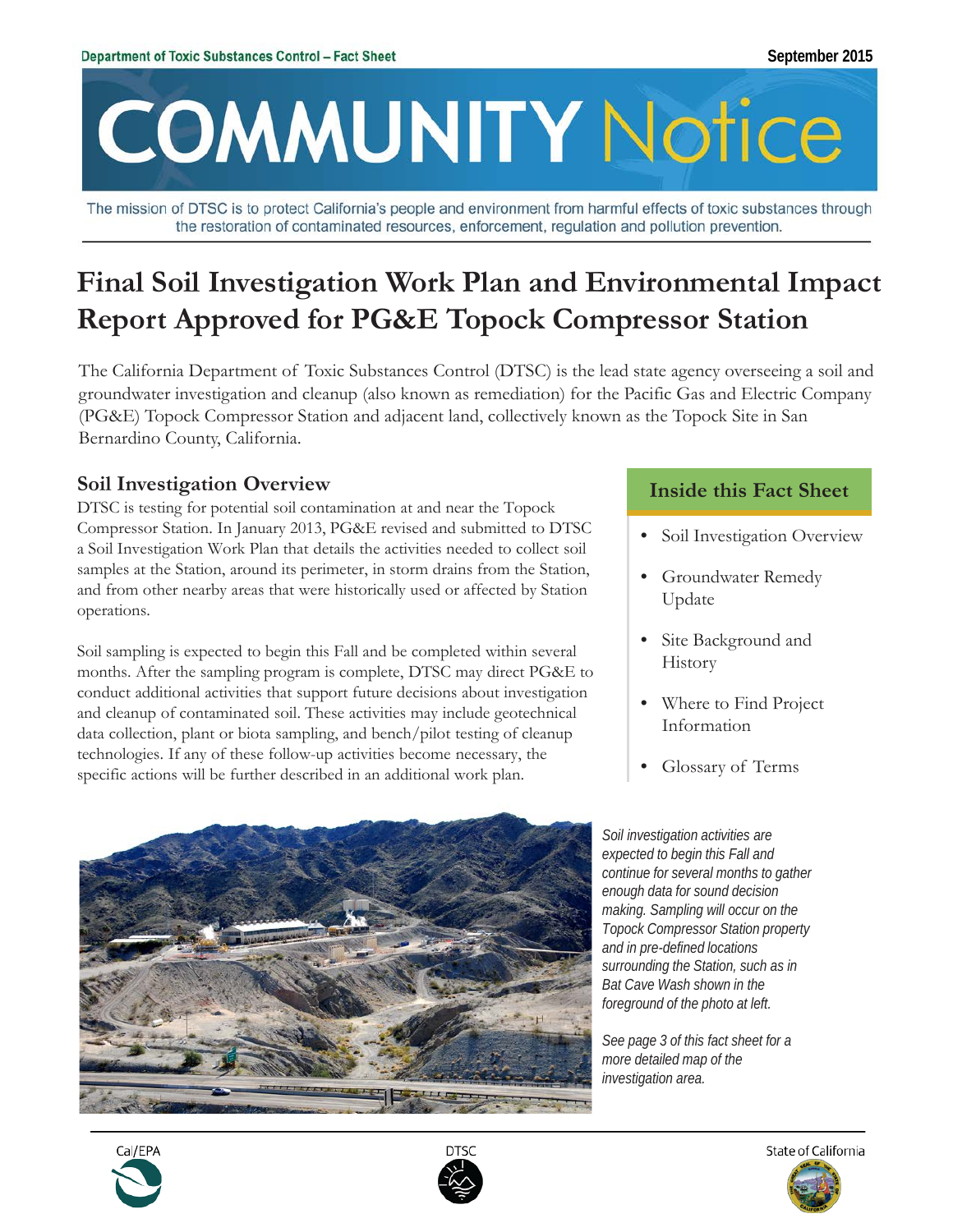# **Soil Investigation Environmental Impact Report Complete and Certified**

In July 2014, in compliance with the California Environmental Quality Act, DTSC released a draft Environmental Impact Report (DEIR) for public review and comment on the Soil Investigation Project. Public meetings were held in July 2014 to provide an opportunity for public comment. Approximately 27 individual comment letters and oral comments were received during the public comment period.

On April 15, 2015, DTSC released the Partially Recirculated DEIR, which was limited to Biological Resources, for public review and comment during a 45 day review period that ended on June 1, 2015. DTSC chose to recirculate the Biological Resources section of the DEIR based on additional information recently made available to the agency. For example, noted in the vicinity of the Station are potential suitable roosting habitat for the Townsend's big-eared bat, named by the California Fish and Wildlife service as a candidate for protection as an endangered species. Approximately 12 comment letters were received on the partially recirculated DEIR.

DTSC reviewed, considered, and responded to all the comments received and then published a final EIR (FEIR) that included responses to comments and all revisions made to the DEIR as a result of the comments received.

On August 24, 2015, DTSC certified the FEIR for the Soil Investigation Project; adopted a Statement of Decision and Resolution of Approval and Mitigation Monitoring Reporting Program; and filed a Notice of Determination. Concurrently, DTSC and the Department of the Interior (DOI) approved the revised final Soil Investigation Work Plan. Implementation of the sampling activities is expected to begin in Fall 2015.

# **Soil Investigation Next Steps**

With oversight from DTSC and DOI, PG&E will implement the field work in accordance with the approved work plan and the mitigation measures provided in the certified FEIR. Collectively, these provisions focus on assuring the health and safety of all workers and others during the work at and around the

Station. Equally important are several measures required to protect natural and cultural resources present in the area. DTSC expects the following to occur:

- Investigation activities on and adjacent to the Station property are currently planned to begin in November 2015 and end in March 2016.
- Similar to previous soil sampling activities, a truckmounted drill rig and a backhoe/excavator will be used, as will pickup trucks, small all-terrain vehicles, and delivery trucks.
- Activities may be visible from Interstate 40 and National Trails Highway, but work in any specific location is expected to be completed within a week or two.

Results of the investigation will be included in the Volume 3 - RFI/RI Report on Soil Characterization.



*Health and safety of all workers and others during field work is a top priority, as is protection of natural and cultural resources. Access to sampling areas and sampling methods that avoid or minimize impacts will be used wherever possible.*

# **Groundwater Remedy Update**

Since 2005 the Interim Measures' goal of maintaining contaminated groundwater flow away from the Colorado River continues to be met, as reported in the Quarterly Performance Monitoring/Groundwater Monitoring Reports. Through its operation, the Interim Measures system has also removed approximately 8,334 lbs. of chromium from groundwater (through July 2015). Once the water is treated it is injected back underground.

In February 2015, PG&E submitted to DTSC and DOI the groundwater remedy Pre-Final Design Report. Comments were received from stakeholders and Native American tribes, and comment resolution is underway.

**NOTICE TO HEARING IMPAIRED INDIVIDUALS: TTY users may use the California Relay Service at 1-887-735-2929 0r (711). Please see contact name at the end of this report.**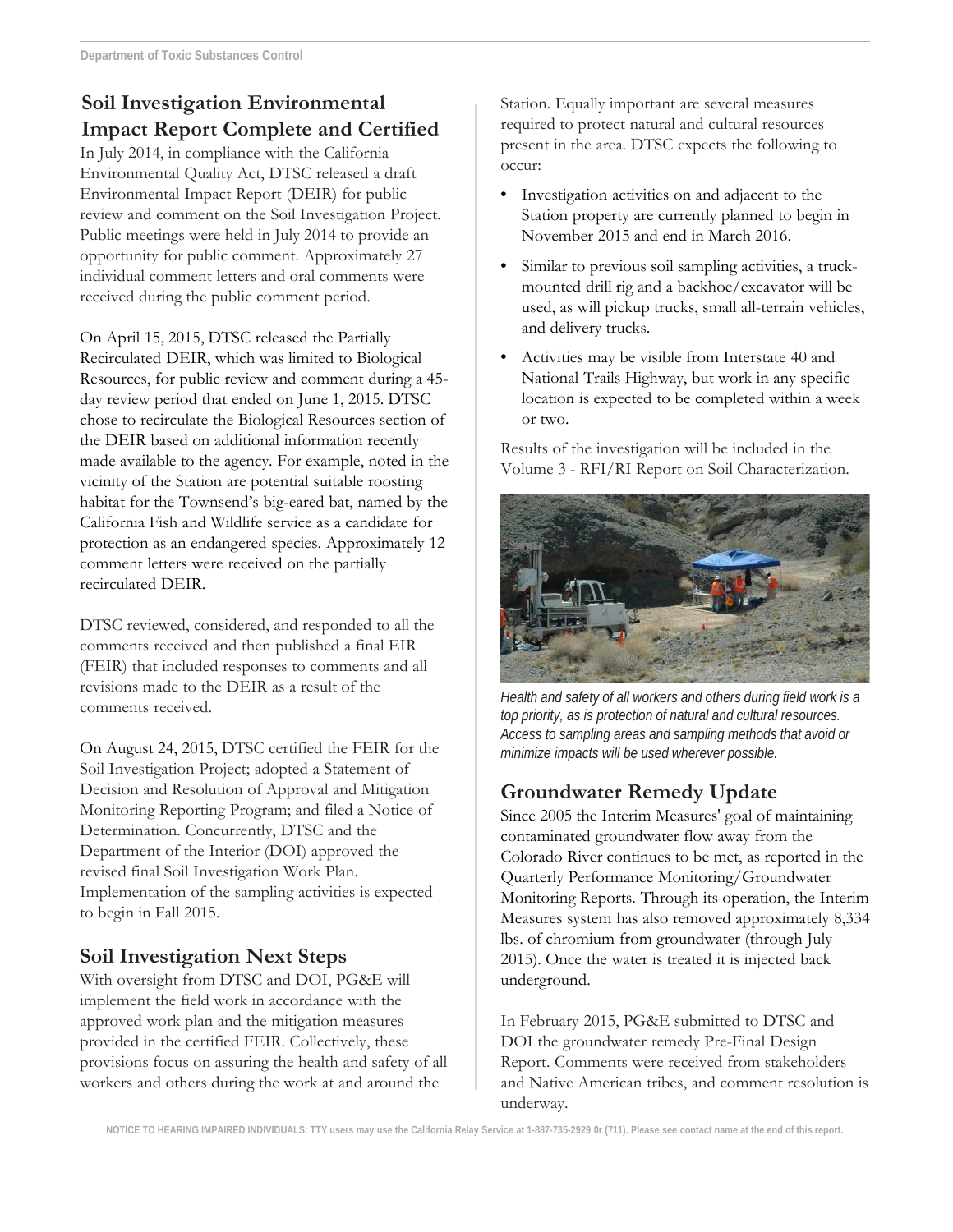

**NOTICE TO HEARING IMPAIRED INDIVIDUALS: TTY users may use the California Relay Service at 1-887-735-2929 0r (711). Please see contact name at the end of this report.**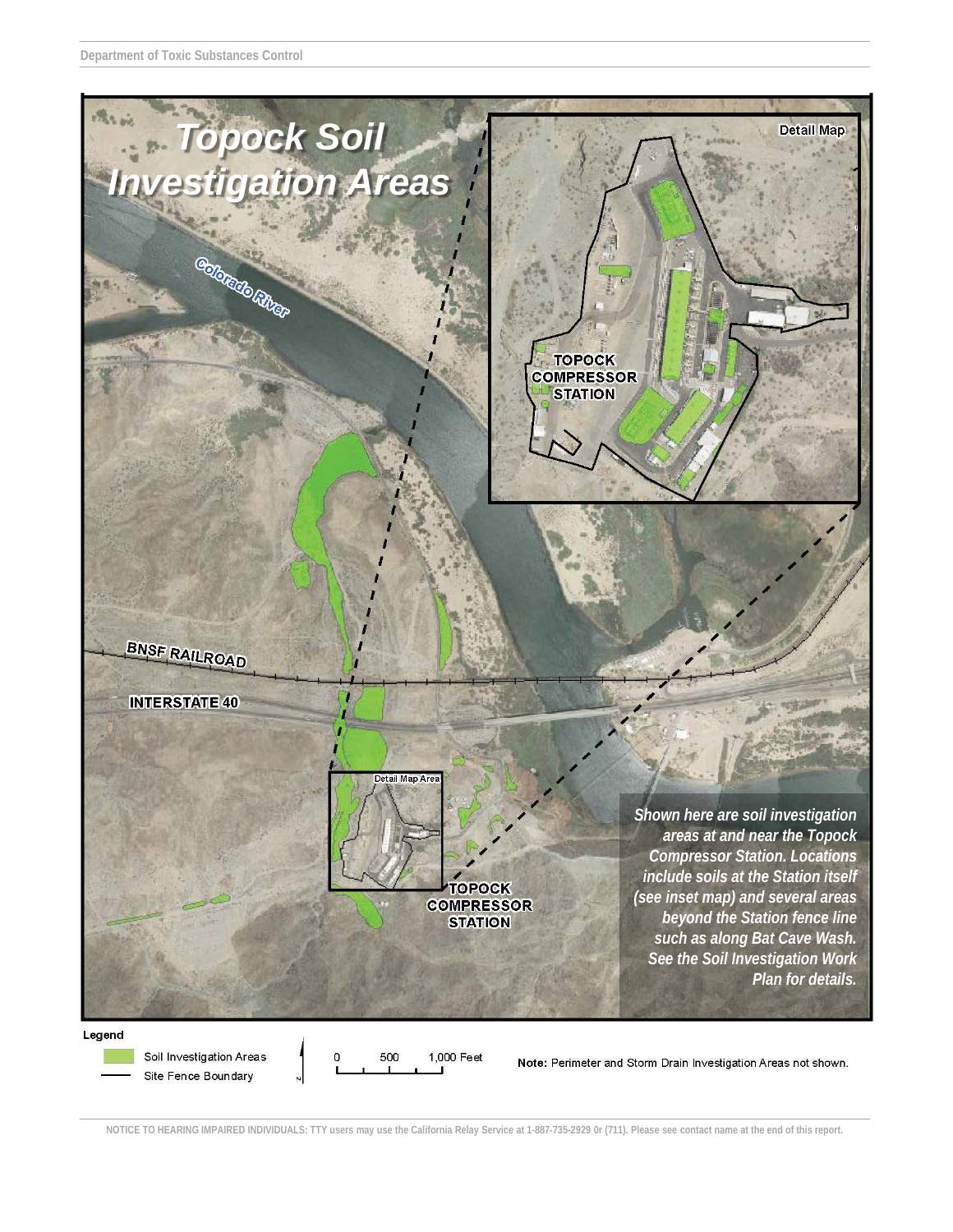In May 2015, DTSC announced the preparation of a Subsequent EIR (SEIR) for the groundwater remedy. The SEIR will evaluate potential environmental impacts resulting from modification of the remedy design that occurred since approval of the conceptual Groundwater Remediation Project in the 2011 EIR and the 2013 Addendum to the EIR.

The groundwater remedy Final Design is pending completion of the SEIR. After agency approval of the SEIR and Final Design, PG&E will begin construction of the final groundwater remedy.

#### **Site Background and History**

The PG&E Topock Compressor Station compresses natural gas so it can be transported through pipelines to PG&E's customers in northern and central California. The Station is located in eastern San Bernardino County, about 12 miles southeast of the city of Needles, California, south of Interstate 40, and one-half mile west of the Colorado River.

In 1951, the Station began compressing natural gas for transportation through pipelines to PG&E's service area in central and northern California. As natural gas is compressed at the Station, its temperature increases and must be cooled. From 1951 to 1985, PG&E added chromium to the water used in the cooling towers and other equipment to prevent equipment corrosion. From 1951 to 1964, cooling tower wastewater containing hexavalent chromium was discharged into a natural wash adjacent to the Station.

Over time, the hexavalent chromium seeped into the groundwater and created a groundwater plume that extends from below the Station towards the Colorado River. Based on results from periodic testing of the river water, the hexavalent chromium plume is not impacting the quality of the river water. In addition, historical operations at the Station have also resulted in contamination in soils located both outside and inside the Station fence line.

In 1996, PG&E entered into a voluntary agreement with DTSC to investigate the nature and extent of contamination at the Site and to clean up any such

contamination. In 2005 and 2013, PG&E signed similar agreements with the United States DOI as the federal lead agency to protect lands owned by the federal government.

#### **Where to Find Project Information**

Project reports, fact sheets, and other Project documents can be found at the Information Repositories listed below.

On the internet: **www.dtsc-topock.com** or www.envirostor.dtsc.ca.gov/public/ profile\_report.asp?global\_id=80001836

#### **Needles Branch Library**

1111 Bailey Avenue Needles, CA 92362-3101 (760) 326-9255 Mon – Wed: 11 am – 7 pm Thurs:  $10 \text{ am} - 6 \text{ pm}$ Fri: Closed Sat: 9 am – 5 pm

#### **Golden Shores/**

**Topock Station Library** 13136 S. Golden Shores Parkway Topock, AZ 86436-1356 (928) 768-2235 Mon: Closed Tues, Thurs, Sat: 9 am – 1 pm Wed: 2 pm – 5 pm

#### **Chemehuevi Indian**

**Reservation** Environmental Protection **Office** 2000 Chemehuevi Trail Havasu Lake, CA 92363 (760) 858-1140 Mon – Fri:  $8 \text{ am} - 4 \text{ pm}$ 

#### **Lake Havasu City Library**

1770 North McCulloch Boulevard Lake Havasu City, AZ 86403-6559 (928) 453-0718 Mon and Wed: 9 am – 6 pm Tues and Thurs: 9 am – 8 pm Fri and Sat: 9 am – 5 pm Sun: Closed

#### **Colorado River Indian Tribes Library**

26600 Mohave Road Parker, AZ 85344 (928) 669-1332 Monday - Friday: 8am - 5pm Saturday: 10a m – 2 pm Sunday: Closed

#### **Parker Public Library**

1001 Navajo Avenue Parker, AZ 85344-4930 (928) 669-1332 Mon – Thurs:  $10 \text{ am} - 7 \text{ pm}$ Fri – Sun: Closed

#### **Department of Toxic Substances Control**

5796 Corporate Avenue Cypress, CA 90630-4732 (714) 484-5337 Mon – Fri: 8am – 5pm Please contact Ms. Julie Johnson at the above number to make an appointment.

**Alternate Format:** Documents made available to the public by DTSC may be made available in an alternative format (Braille, large format print, etc.) or in another language as appropriate, in accordance with state and federal law. Please contact Stacey Lear, DTSC Public Participation Specialist, for assistance with alternative formats.

**NOTICE TO HEARING IMPAIRED INDIVIDUALS: TTY users may use the California Relay Service at 1-887-735-2929 0r (711). Please see contact name at the end of this report.**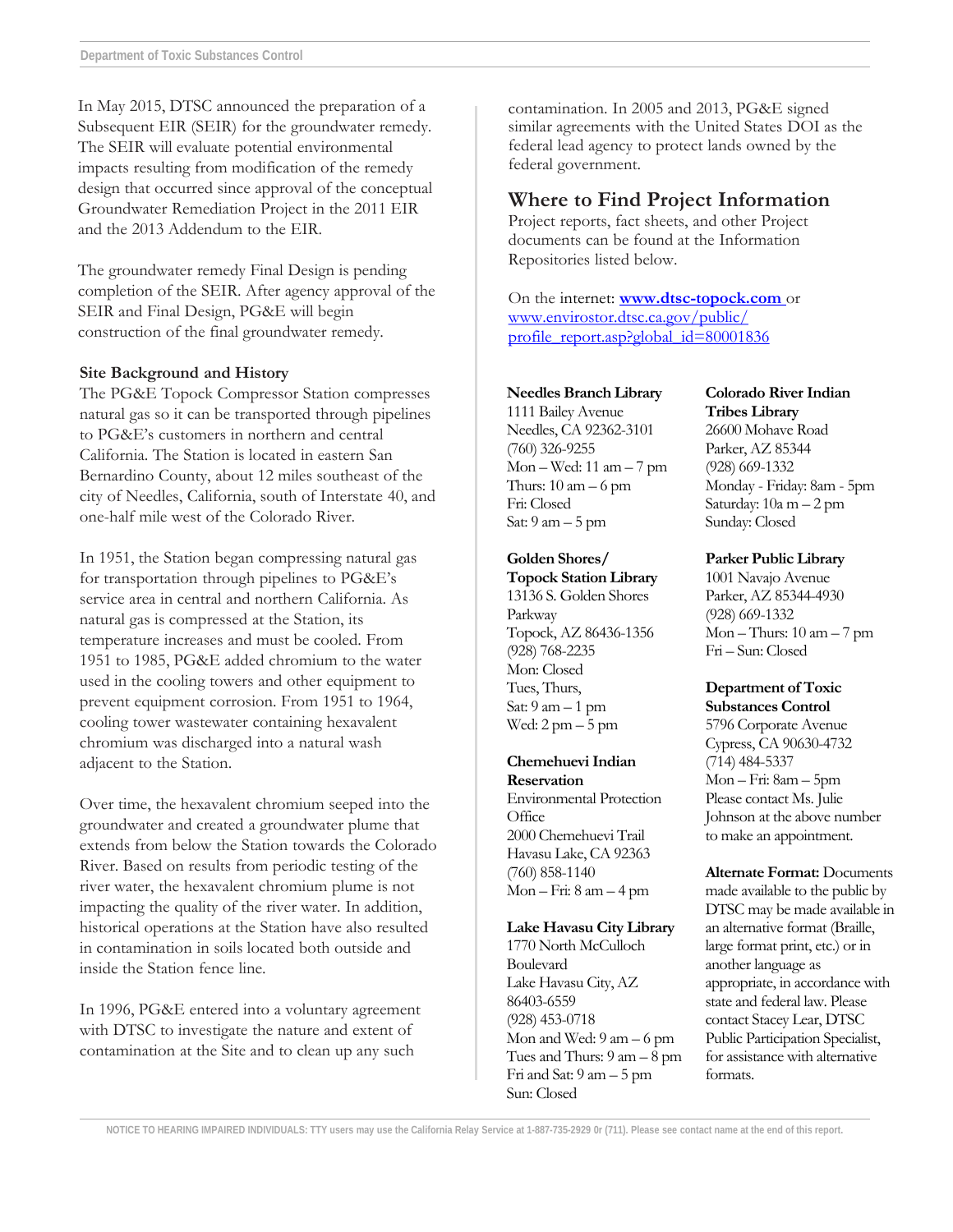# **Whom to Contact at DTSC for Information**

If you have any questions about the Project, EIR or other Project activities, please contact the following DTSC staff:

Aaron Yue, Project Manager Department of Toxic Substances Control 5796 Corporate Avenue Cypress, CA 90630-4732 E-mail: Aaron.Yue@dtsc.ca.gov (714) 484-5439

Stacey Lear, Public Participation Specialist Department of Toxic Substances Control 5796 Corporate Avenue Cypress, CA 90630-4732 E-mail: Stacey.Lear@dtsc.ca.gov (714) 484-5354

#### **Media Inquiries**

Sandy Nax, Public Information Officer Department of Toxic Substances Control P.O. Box 806 Sacramento, CA 95812-0806 (916) 327-9114 E-mail: Sandy.Nax@dtsc.ca.gov

For more information about our department, please visit our website at www.dtsc.ca.gov.

# **Notice to Hearing Impaired Individuals**

TYY users may use the California Relay Service at 711 in state or 1-800-855-7100 outside California. You may also call (714) 484-5354 to reach Stacey Lear, DTSC Public Participation Specialist or toll-free 1-866-495-5651.

### **Glossary of Terms**

**California Environmental Quality Act (CEQA):** A law mandating review of environmental impact of governmental action. It requires that public agencies study the significant environmental effects of proposed activities and that the public be informed and allowed to comment on project decisions.

**Department of the Interior (DOI):** The United States department charged with conservation and development of natural resources. The U.S. Department of the Interior uses sound science to manage and sustain America's lands, water, wildlife, and energy resources, honors our nation's responsibilities to tribal nations, and advocates for America's island communities.

**Department of Toxic Substances Control (DTSC):** The department within the California Environmental Protection Agency in charge of the regulation of hazardous waste from generation to final disposal. DTSC oversees the investigation and cleanup of hazardous waste sites.

**Environmental Impact Report (EIR):** A report designed to examine the potential environmental impacts of proposed activities.

**Groundwater**: Water beneath the Earth's surface (aquifers) that flows through soil and rock openings.

**Groundwater Plume**: A body of contaminated groundwater. The movement of a groundwater plume can be influenced by such factors as local groundwater flow patterns, the character of the aquifer in which the groundwater is contained, and the density of contaminants.

**Hexavalent Chromium:** Hexavalent chromium is a form of chromium. Chromium is a metal naturally found in rocks, soil, and the tissue of plants and animals. Hexavalent chromium can be found naturally at low concentrations, but it is also used in industrial products and processes and is a known carcinogen. On May 28, 2014, the California Department of Public Health adopted a new California drinking water standard at 10 parts per billion for hexavalent chromium.

**Remediation**: Actions taken to remove or contain a toxic release or spill of hazardous substances at a site.

**Resource Conservation Recovery Act (RCRA) Facility Investigation/Remedial Investigation (RFI/RI)**: An investigation that occurs in the corrective action process following a Facility Assessment under RCRA and/or a Site Inspection under Comprehensive Environmental Response, Compensation, and Liability Act. It is an in-depth study designed to gather data needed to determine the nature and extent of contamination at a site.

**Soil Investigation Work Plan**: A document that presents key elements of the approach for collecting soil samples at various areas requiring investigation. It may also include health and safety, waste management, data collection, construction activities and methods, the schedule, approvals, a reporting plan and reporting schedule.